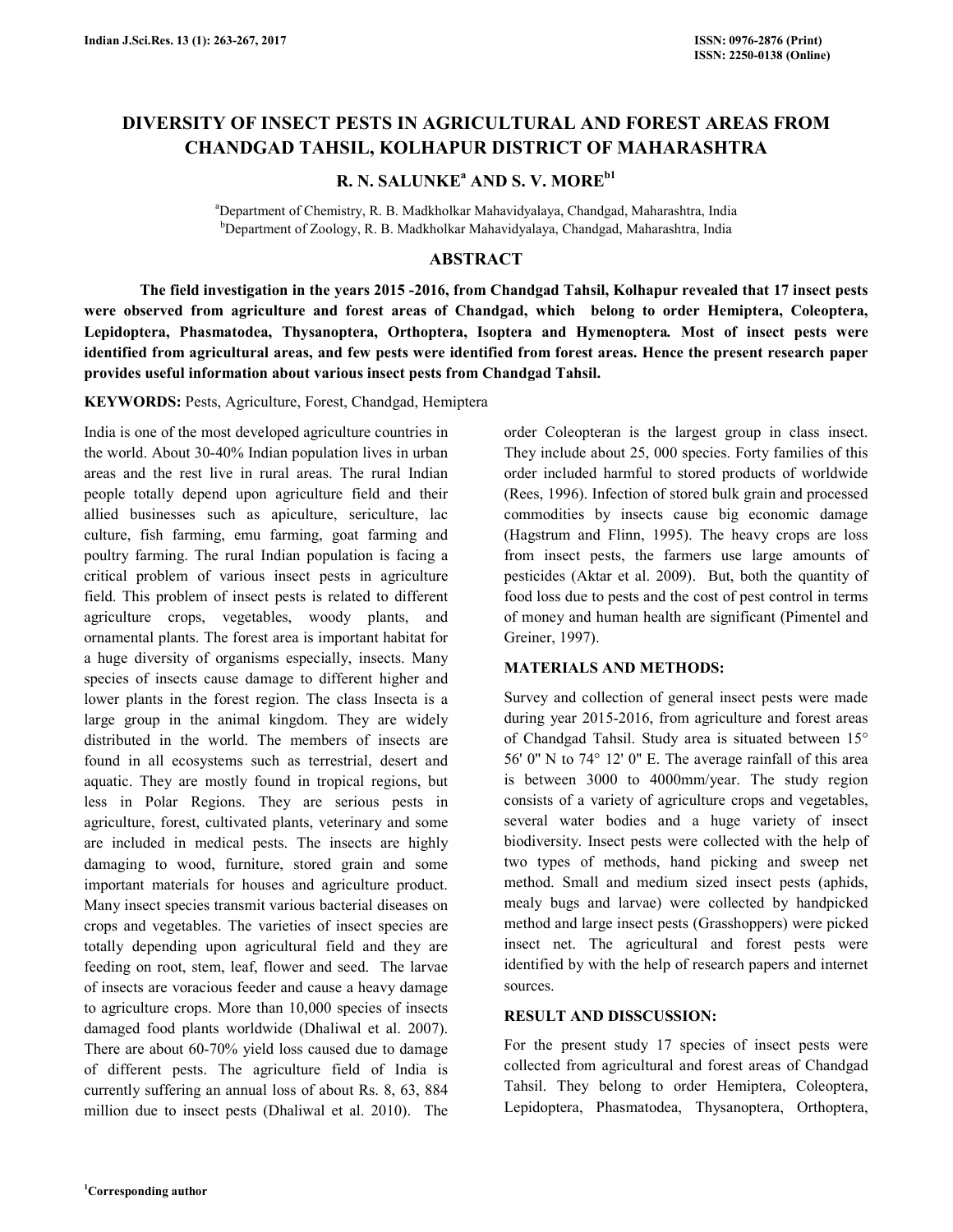Isoptera and Hymenoptera. The order Hemiptera was dominant, which represented by 5 species, followed by Coleoptera, Lepidoptera, Phasmatodea, Thysanoptera, Orthoptera, Isoptera and Hymenoptera with 4, 3, 1, 1, 1, 1, and 1 species respectively (As given in Table No. 1). Order Hemiptera includes 5 insect species like whitefly, stink bug apid, jassid and mealy bug. They cause heavy damage to host plants such as brinjal, sugarcane, rice, cowpea and tomato. Coleoptera insect pests occur in forest region cause damage to mango tree. The third order Lepidoptera consists cabbage looper larva, gram poder and green peas moth are instrumental in damaging cabbage, red gram and green peas. The rest of the orders like Phasmatodea, Thysanoptera, Orthoptera, Isoptera and Hymenoptera are responsible for severe damage of rice, brinjal and tomato. In addition termite and ant species were observed on different host plants.

Fletcher (1922) studied on the larvae of *Spilosoma obliqua (*Walker) which was found damaging several types of crops including cereals, pulses, oilseeds, fibers, ornamentals and vegetables. Bhutani (1974) studied on scale insect pests that cause damage to mango. Shen-Sharma P.K (1983) studied on insect pests and their management from Indian forestry. Mall et al. (1992)

studied on pests and reported that *S. melongena* was damaged by several insect pests, consisting of jassids, aphids, shoot and root borer. Usmani et al. (2012) studied rice pests and 34 species of grasshoppers reported from Bihar and Jharkhand. Singh et al (2014) recorded 19 insect pests from Talwandi Sabo, Punjab, were Hemiptera and Lepidoptera insects causing damage to both kharif and rabi crops. Sathe et al (2015) studied on color attractivity and the occurrence of some cell sucking pests on crop plants from Kolhapur region and reported four sap sucking insect pests. Sathe et al. (2016) recorded 12 species of Brinjal pests from Kolhapur region. Patil et al. (2016) studied on diversity and biology and control insect pests from Western Maharashtra and reported 30 species. Noor Ul Ane and Mubashar Hussain (2016) reported Lepidoptera, Hemiptera, Coleoptera, Diptera, Orthoptera and Thysanoptera from major rice growing areas of the world. In Chandgad Tahsil, the farmers are facing various agricultural insect pests especially in case of Rice, Red gram, Brinjal and Cow peas. From the present study we observed that red gram poder is highly destructive feeder and its damage was a serious problem for small scale farmers. Other pests such as Aphids, Mealy bug and white flies are damaging various crops and they were observed in winter and summer season.

| Sr. No.        | <b>Common Name</b>        | Order        | <b>Host Plant</b>          |
|----------------|---------------------------|--------------|----------------------------|
|                | White fly                 | Hemiptera    | Brinjal, Sugarcane         |
| $\overline{2}$ | Stink bug                 |              | Rice                       |
| 3              | Apid                      |              | Brinjal, Cowpea, Sugarcane |
| $\overline{4}$ | Jassid                    |              | Rice                       |
| 5              | Mealy bug                 |              | Brijal, Tomato, Sugarcane  |
| 6              | White grub beetle         | Coleopteran  | Sugarcane                  |
| 7              | Mango stem borer          |              | Mango                      |
| 8              | Red palm weevil           |              | Palm, Coconut              |
| 9              | Coconut rhinoceros beetle |              | Coconut                    |
| 10             | Cabbage looper larva      | Lepidoptera  | Cabbage                    |
| 11             | Gram poder                |              | Red gram                   |
| 12             | Green peas moth           |              | Green peas                 |
| 13             | Stick insect              | Phasmatodea  | Rice                       |
| 14             | Thrip                     | Thysanoptera | Rice, Brinjal, Tomato      |
| 15             | Grasshopper               | Orthoptera   | Rice                       |
| 16             | Termite                   | Isoptera     | Several host plants        |
| 17             | Ant                       | Hymenoptera  | Several host plants        |

**Table 1: Occurrence of insect pests in Chandgad Tahsil**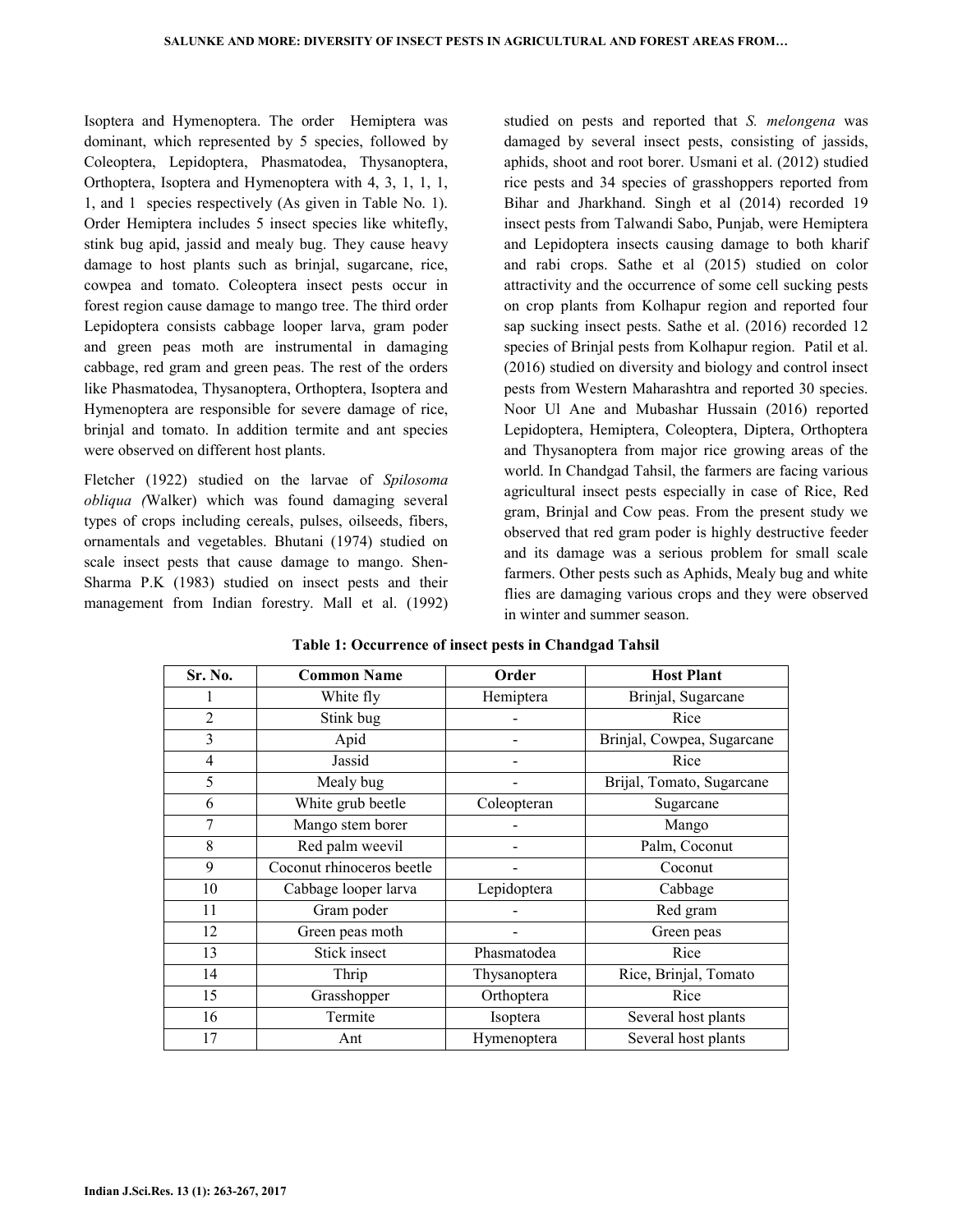

**Figure 1: Sugarcane woolly aphid** 



**Figure 2: Mango stem borer damage** 



**Figure 3: Red palm weevil on coconut tree** 



**Figure 4: Gram poder on red gram**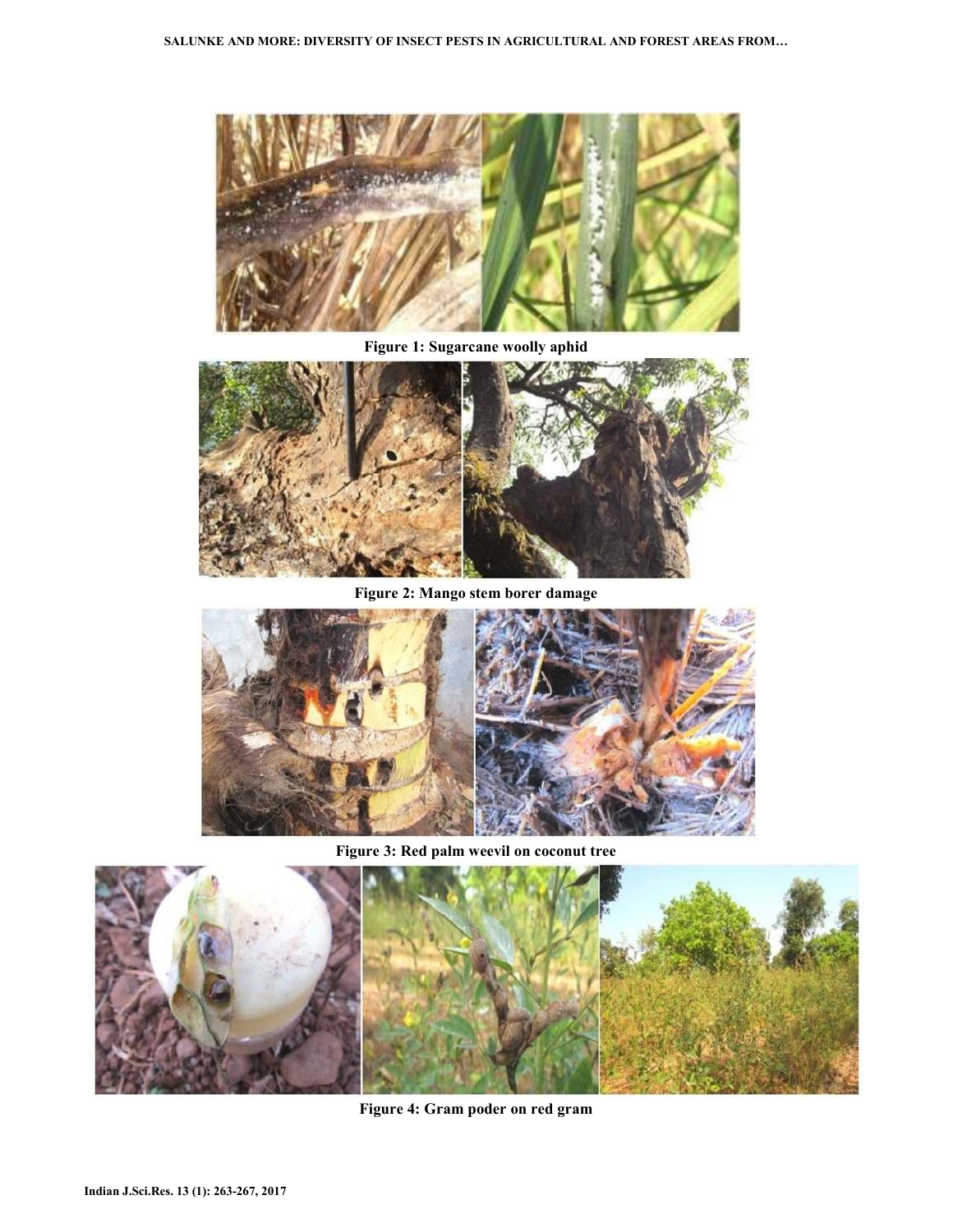

**Figure 5: Green peas moth damage** 



**Figure 6: Aphids on Cow pea**

### **ACKNOWLEDGEMENT**

 The authors are grateful to Dr. P. R. Patil Principal R. B. Madkholkar Mahavidyalaya, Chandgad, Kolhapur for providing the laboratory facilities.

## **REFERENCES**

- Aktar M.W., Sengupta D. and Chowdhury A., 2009. Impact of pesticide use in Indian agriculture - Their benefits and hazards. Interdisciplinary Toxicology, **2**(1):1-12.
- Ane N. U and Hussain M., 2016. Diversity of insect pests in major rice growing areas of the world, Journal of Entomology and Zoology Studies, **4**(1): 36-41
- Butani D. K., 1974. Insect pests of fruit crops and their control: 7-Mango.Pesticides, **8**(3):37-41.
- Dhaliwal G.S., Jindal V. and Dhawan A.K., 2010. Insect Pest Problems and Crop Losses: Changing Trends. Indian J. Ecol., **37**(1): 1-7.
- Dhaliwal G.S., Dhawan A. K. and Singh R., 2007. Biodiversity and ecological agriculture: Issues and perspectives. Indian J. Ecol., **34**(2):100- 109.
- Fletcher, 1922. Report of the imperial entomologist, Sci. Rep. Agric. Res. Inst, PUSA, pp. 41-59.
- Hagstrum D.W. and Flinn P.W., 1995. Integrated pest management. In: Subramanyam, B., Hagstrum, D.W. (Eds.), Integrated Management of Insects in Stored Products. Marcel Dekker, New York, pp. 399–408.
- Mall N.P., Pandey R.S., Singh S.V. and Singh S.K., 1992. Seasonal incidence of insect pests and estimation of the losses caused by shoot and fruit borer on Brinjal. Indian J. Ent., **54**(3):241-247.
- Patil S.S., Sutar M.V and Sathe T.V., 2016. Diversity, Biology and Control of Insect pests of teak *Tectona grandis (Linnaeus)* from western Maharashtra. *Biolife*, **4**(1):141-146.
- Pimentel D. and Greinier A., 1997. Environmental and socio-economic costs of pesticide use. In D.